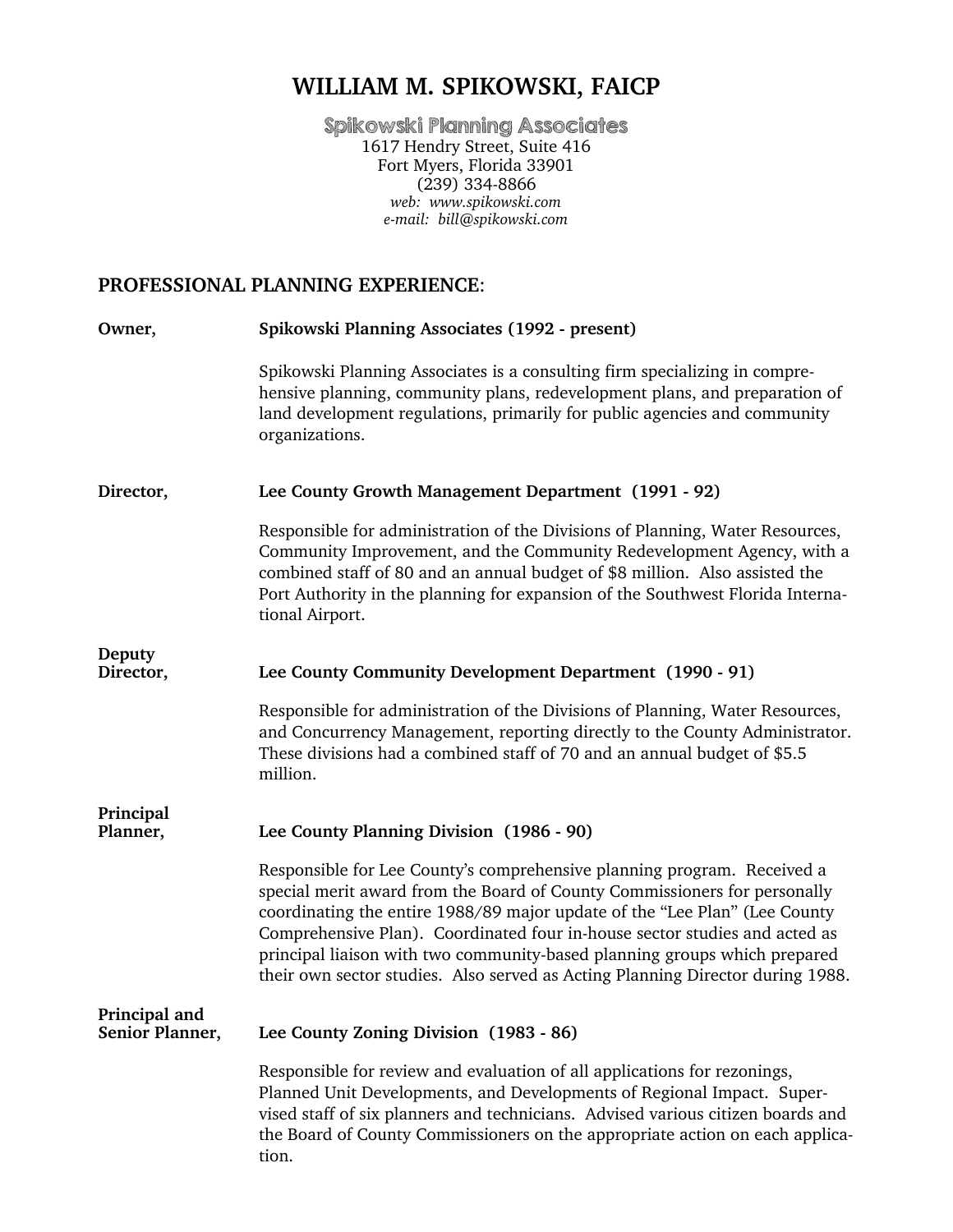#### **CERTIFICATION, AWARDS, EDUCATION AND RELATED EXPERIENCE:**

- Fellow of the American Institute of Certified Planners (2012)
- 2016, "Charter Award" from the Congress for the New Urbanism for *Seven50: Southeast Florida Prosperity Plan* (subconsultant to Dover Kohl & Partners with many other firms) *https://www.cnu.org/what-we-do/charter-awards*
- 2016, "Driehaus Award" from the Form-Based Codes Institute for Delray Beach's *CBD Code and Architectural Guidelines (with Treasure Coast Regional Planning Council et al.)*
- 2013, John Nolen Medal for contributions to urbanism in Florida, the highest honor conferred by the Florida Chapter of the Congress for the New Urbanism for superior effort exemplary achievement in furthering the principles of the Charter of the New Urbanism
- 2011– 2015, recognition given to City of El Paso, Texas, for "Plan El Paso" (as subconsultant to Dover Kohl & Partners with several other firms):
	- 2015 "Charter Award" from the Congress for the New Urbanism
	- Texas APA's 2012 Comprehensive Planning Award
	- EPA's 2011 National Award for Smart Growth Achievement
- 2011, "Driehaus Award" from the Form-Based Codes Institute for Lee County's *Compact Communities Code* (with Dover Kohl & Partners)
- 2010, "Charter Award" from the Congress for the New Urbanism for *Prospects for Southeast Lee County: Planning for the Density Reduction / Groundwater Resource Area* (with Dover Kohl & Partners et al.) *https://www.cnu.org/what-we-do/charter-awards*
- 2009, "Award of Merit" in the *Grassroots Initiative* category from the Florida Chapter of the American Planning Association for *Prospects for Southeast Lee County: Planning for the Density Reduction / Groundwater Resource Area* (with Dover Kohl & Partners et al.); the Lee County Board of Commissioners also received the *2009 Community Steward Award* from 1000 Friends of Florida for this effort
- 2008, "Conservation Planning Award" from the Florida Wildlife Federation for continuing work on behalf of sensible development
- 2007, inaugural "Driehaus Award" from the Form-Based Codes Institute for St. Lucie County's *Towns, Villages, Countryside Land Development Regulations* (with Treasure Coast Regional Planning Council and Dover Kohl & Partners)
- 2007, "Outstanding Private Study Award" from the Florida Planning and Zoning Association for *Revitalization Plan for Dr. Martin Luther King, Jr. and Veronica S. Shoemaker Boulevards* (with Dover Kohl & Partners, Hall Planning & Engineering, and Dr. Lee Duffus)
- 2006, "Award of Excellence" from the Florida Chapter of the American Planning Association for *Towns, Villages and Countryside for St. Lucie County* (with Treasure Coast Regional Planning Council, Dover Kohl & Partners, et al.)
- 2002, "Roland Eastwood Memorial Planner Recognition Award" from the Promised Lands Section of the American Planning Association
- 2002, "Certificate of Merit" from the Florida Planning and Zoning Association for the *Greater Pine Island Community Plan Update* (with Mohsen Salehi Consulting Services)
- 2002, "Place Planning Award" from *Places, A Forum of Environmental Design* and *Environmental Design Research Association*, and 2001 "Award of Excellence" from the Florida Chapter of the American Planning Association for *Toward Better Places: The Community Character Plan for Collier County* (with Collier County, Dover Kohl & Partners, Glatting-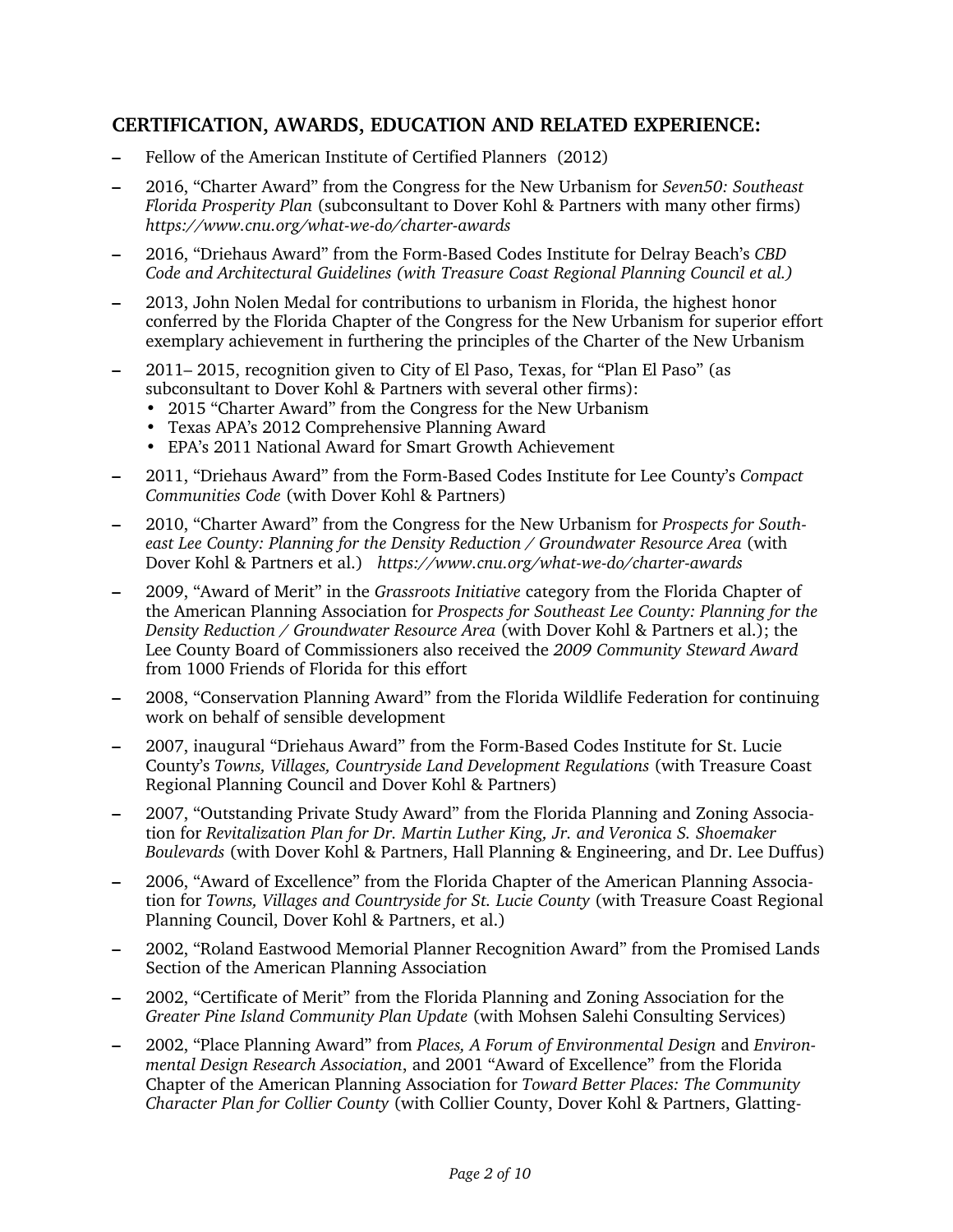Jackson, and Communities by Design)

- 1999, "Outstanding Report Award" from the Florida Planning and Zoning Association for the *Fort Myers Beach Comprehensive Plan* (with Carol Cunningham, Dover Kohl & Partners, Mohsen Salehi, Smith-Osborne Associates, and Camp Dresser & McKee Inc.)
- 1998, "Outstanding Public Study Award" from the Florida Planning and Zoning Association (with Team Plan Inc.) for *Storefront Beautification in Lehigh Acres*
- 1996, "Award of Merit" from the Florida Chapter of the American Planning Association for *Lehigh Acres Commercial Land Use Study*
- 1996, "Outstanding Public Report Award" from the Florida Planning and Zoning Association for *Veterans Park Expansion and Other Recreational Needs in Lehigh Acres*
- 1994, "Outstanding Private Study Award" from the Florida Planning and Zoning Association for *Farmworkers in Lee County: the Housing Challenge*
- Form-Based Codes Institute, founding director, 2004-2015; emeritus director, 2015 to present
- City of Fort Myers Planning Board, 1999 to 2012
- Greater Pine Island & Bridgeless Islands Liaison Committee, chairman 2002 to 2005
- Lee County Local Planning Agency, 1995 to 2000
- Lee County Community Redevelopment Advisory Committee, member from 1996 to 2000
- Lee County Zoning Board, 1981 to 1983
- Co-founder, Calusa Land Trust & Nature Preserve of Pine Island, Inc. (1976); board member and treasurer from 1976 to 2011
- Co-founder, Reconnecting Lee County (2008)
- Bachelor of Arts, Western Illinois University

#### **PUBLICATIONS:**

- Spikowski, Bill and Perez, Tony, March 2021. "How to use building types in zoning." *Public Square: A CNU Journal.*
- Congress for the New Urbanism, 2020 Congress for the New Urbanism and Michigan Economic Development Corporation, 2020 (contributing author and faculty member for CNU's Project for Code Reform). *Enabling better places: commercial corridors and shopping centers.*
- Congress for the New Urbanism, 2020 (contributing author and faculty member for CNU's Project for Code Reform). *Enabling better places: a zoning guide for Vermont neighborhoods.*
- Project for Lean Urbanism, 2019 (contributing author). *Lean code tool: incremental code reform.*
- Spikowski, Bill. 2014. "When the comprehensive plan leads nowhere." *Better! Cities & Towns* (January-February 2014).
- Spikowski, Bill. 2010. "Form-Based Codes." *Florida Planning* (Winter 2010).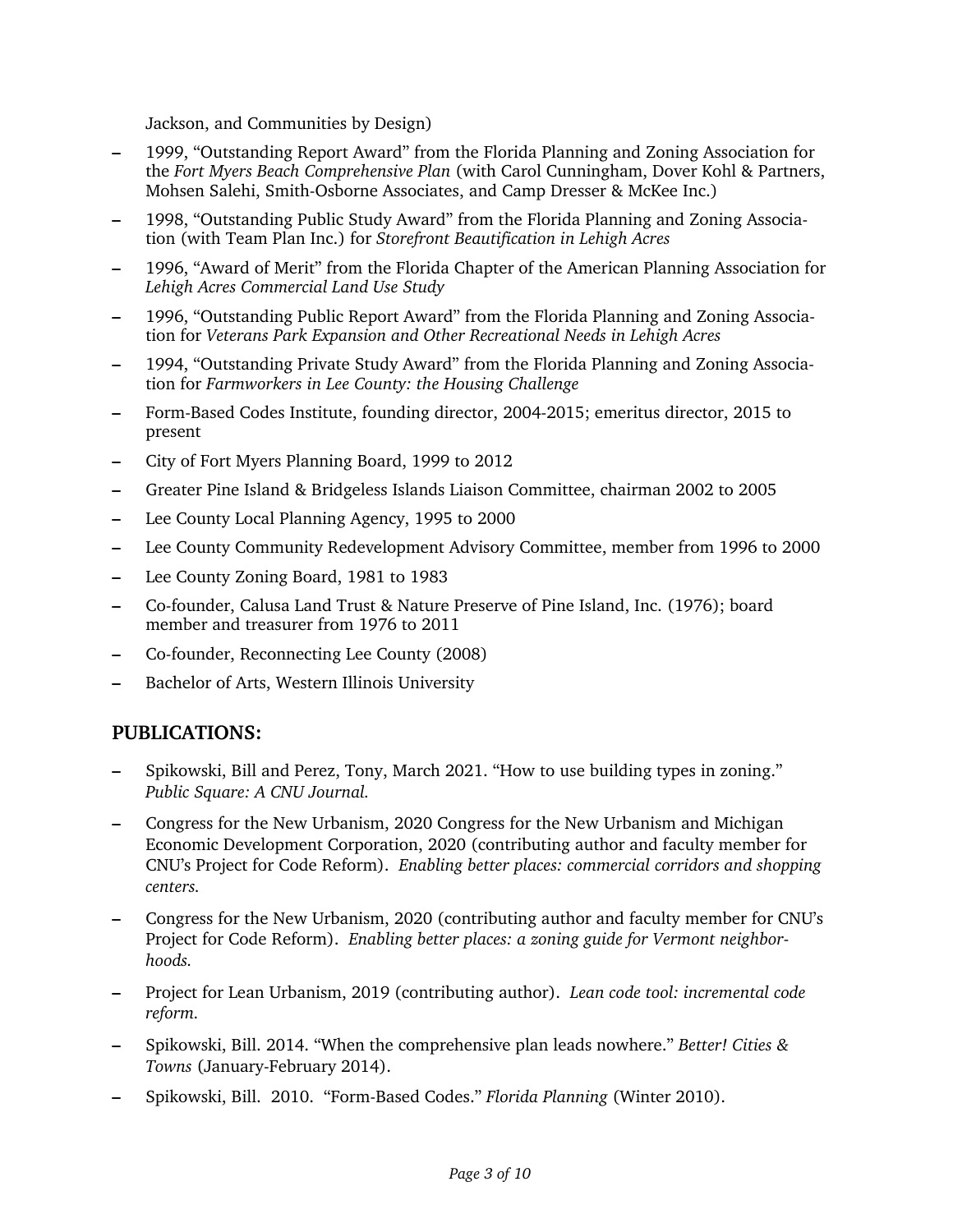- Slone, Daniel K., Goldstein, Doris S., and Gowder, W. Andrew. Wiley, August 2008. *A legal guide to urban and sustainable development for planners, developers and architects*  (Spikowski was a contributing author to Chapter 4).
- Parolek, Daniel G., Parolek, Karen, and Crawford, Paul C. Wiley, March 2008. *Form-based codes: a guide for planners, urban designers, municipalities, and developers* (Spikowski authored two of the case studies in Chapter 4).
- Madden, Mary E. and Spikowski, Bill. September 2006. "Place Making With Form-Based Codes." *Urban Land* (Volume 65, No. 9).
- Spikowski, William M. 2006. Review of *Complete guide to zoning: how real estate owners and developers can create and preserve property value* by Dwight H. Merriam. *Journal of the American Planning Association* (72:3).
- Florida Chapter of the Congress for the New Urbanism, 2005 (contributing author and editorial committee member). *A Guidebook to New Urbanism in Florida 2005.*
- Spikowski, Bill. 1999–2000. Reviews of *Driving forces: the automobile, its enemies, and the politics of mobility* by James A. Dunn, Jr.; *The wealth of cities: revitalizing the centers of American life* by John O. Norquist; and *When city and country collide: managing growth in the metropolitan fringe* by Tom Daniels. *Urban Land* (Volume 58, No. 10; Vol. 59, Nos. 2 & 8).
- Stroud, Hubert B. and Spikowski, William M. 1999. "Planning in the wake of Florida land scams." *Journal of Planning Education and Research* (Volume 19, No. 1).
- Spikowski, William M. 1996. Review of *Guidelines for preparing urban plans* by Larz T. Anderson. *Journal of the American Planning Association* (62:273).
- Spikowski, William M. 1995. "The age structure of southwest Florida's population." *Florida Scientist* (Volume 58, No. 2).
- Spikowski, William M. 1994. *Farmworkers in Lee County: the housing challenge*. Fort Myers, Florida: Spikowski Planning Associates.
- **–** Spikowski, Bill. 1992. "Recent issues in comprehensive planning and concurrency." *Florida Planning* (Volume III, No. 10).
- **–** Spikowski, William M. (principal author). 1990. *Paying for growth: Lee County in the 1990s*. Fort Myers, Florida: Lee County Community Development Department.
- **–** Godschalk, Dr. David R. and Spikowski, William M. 1989. "Managing coastal resource and development demands: the Lee County, Florida, plan." In *Coastal Zone '89: Proceedings of the Sixth Symposium on Coastal and Ocean Management*. New York: Amer. Soc. of Civil Engineers.
- Spikowski, Bill. 1989. "Transportation levels of service: evolving state and local roles. " *Florida Planning* (Vol. 9, No. 10).
- **–** Spikowski, Bill. 1989. "Financing Florida's growth: beyond impact fees…" *Florida Planning* (Vol. 9, No. 6).
- **–** Spikowski, William M. 1987. Review of *History of architecture: stonehenge to skyscrapers* by Dora P. Crouch. *Journal of the American Planning Association* (53:410).
- **–** Spikowski, William M. 1987. Review of *Utopia on trial: vision and reality in planned housing* by Alice Coleman. *Journal of the American Planning Association* (53:549-50).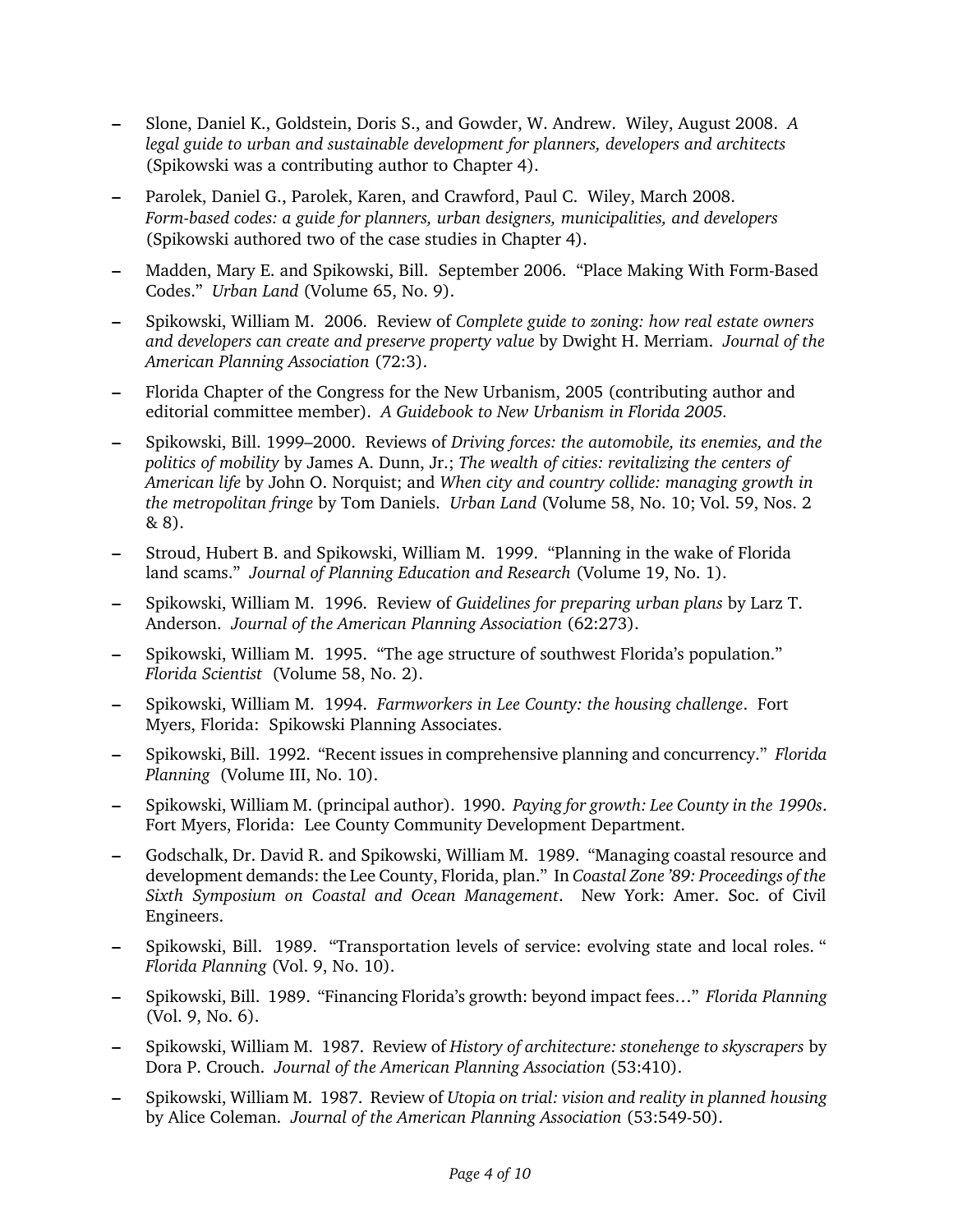### **CONFERENCE AND TRAINING PRESENTATIONS:**

- 2022, Coding Deep Dive. Oklahoma City: Congress for the New Urbanism 30. Topic: "Best Practices in Comprehensive Planning"
- 2022, Code Reform: Zoning upgrades from text edits to form-based codes. Oklahoma City: Congress for the New Urbanism 30. Topic: "Incremental Code Reform: Low-Hanging Fruit and Surprising Opportunities"
- 2019, Code Hackathon. Louisville: Congress for the New Urbanism 27. Topics: "Layering a Form-Based Code On Top of an Already Byzantine Regulatory System" and "Form-Based Codes That Are Commissioned Without a Clear Desired Physical Outcome"
- 2019, Form-Based Code Bootcamp. Louisville: Congress for the New Urbanism 27. Topic: "Common Code Barriers to Traditional Urbanism"
- 2019, Form-Based Codes Institute. ABCs of Form-Based Codes (101). Topics: "History of Regulatory Approaches to Urban Form" and "Introduction to Forms of Form-Based Codes." This one-day course was first presented in Denver in June 2009 and was repeated in St. Petersburg (FL) in January 2010, Atlanta in May 2010, and Jupiter (FL) in January 2019.
- 2018, Webinar presented by the International Municipal Lawyers Association: "Form-Based Codes," with Joseph Kohl and Daniel Mandelker.
- 2017, Form-Based Codes Institute. Form-Based Codes 301 Completing, Adopting and Administering the Code. Spikowski Topics: "Methods of Deploying Form-Based Codes"; "Integrated Codes Using Zoning Districts or Other Mapped Special Districts"; "Floating-Zone Codes"; "Comprehensive Planning and Form-Based Codes"; and "Transportation Planning to Support Form-Based Codes." This two-day professional training course has been presented as follows:
	- Clearwater FL, 2017
	- Albany NY, sponsored by New York Department of State, 2016
	- Tampa FL, sponsored by City of Tampa and Hillsborough County, 2013
	- Lansing MI, sponsored by Michigan State Housing Development Authority, 2012
	- Arlington TX, sponsored by North Central Texas Council of Governments, 2012
	- Portland ME, 2011
	- Portsmouth NH, 2010
	- Lansing MI, sponsored by Michigan Municipal League, 2009
	- Ventura CA, sponsored by City of Buenaventura, 2009
	- Phoenix AR, sponsored by Arizona State University, 2008
	- Alexandria VA, sponsored by Virginia Tech's Academy for the New Urbanism, 2006
- 2017, Webinar presented by the International Municipal Lawyers Association: "Form-Based Codes," with Joseph Kohl and Susan Trevarthen.
- 2015, Public lecture sponsored by the Downtown Sarasota Alliance: "Form-Based Codes: Coming Soon . . . to a Neighborhood Near You?"
- 2013, Conference panel. Orlando: American Planning Association State Conference. Panel topic: "Comprehensive Planning for Urban Form."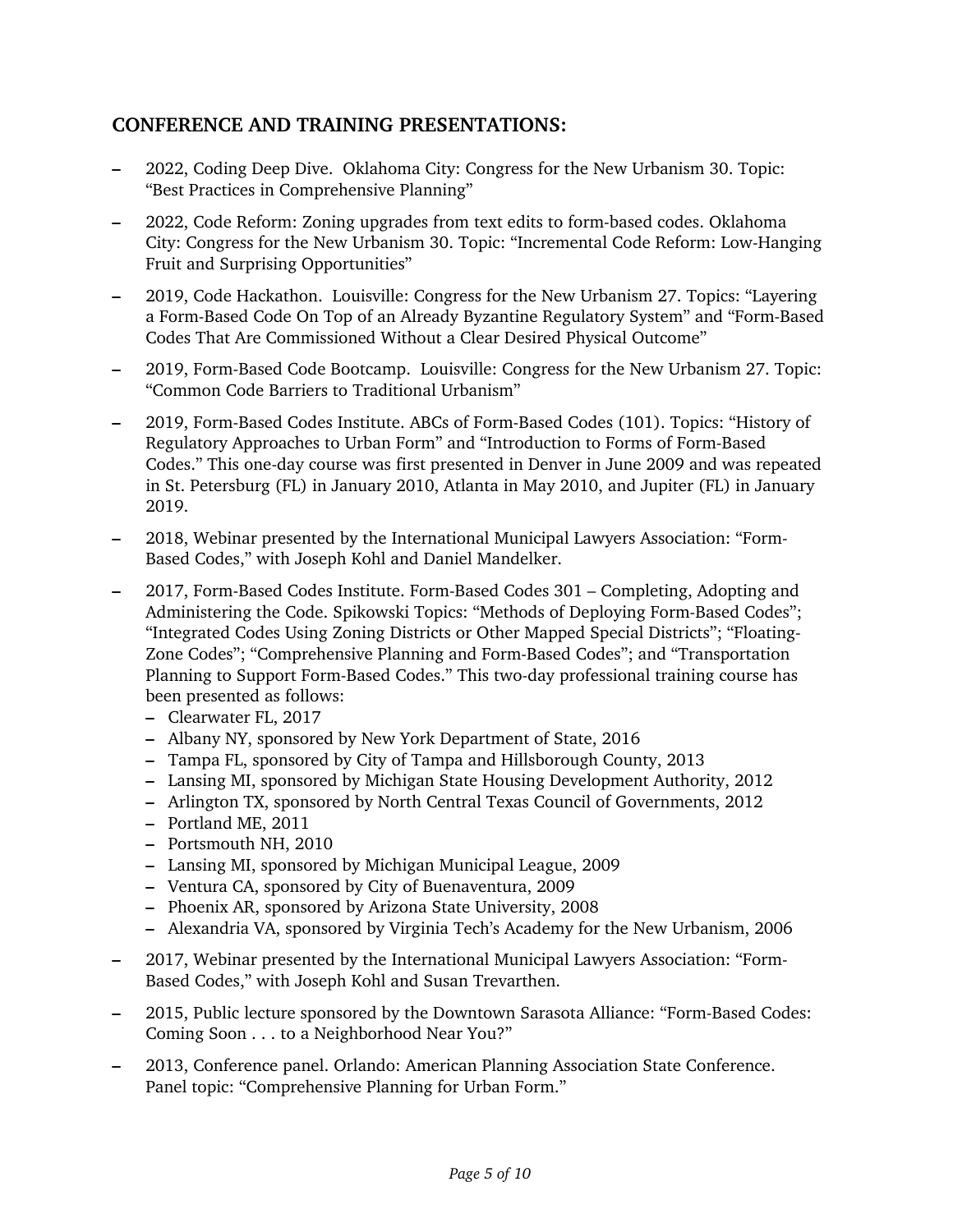- 2013, Co-organizer, moderator and presenter of day-long course and simulcast webinar. Chicago IL: American Planning Association National Conference. Course series title: "Zoning to Shape Urban Form." Spikowski presentation topics: "Questions to Answer Before Drafting a Code" and "Form-Based Zoning 'Heavy'."
- 2013, Congress for the New Urbanism, Salt Lake City UT: "Regional Thoroughfare Networks."
- 2013, APA Planners Training Service in Seattle WA: "Advanced Form-Based Planning and Zoning." Spikowski topics: "How Comprehensive Plans Can Set the Stage for Form-Based Codes" and "Methods of Integrating Form-Based Codes within Land Development Regulations."
- 2012, Florida Section of Institute of Transportation Engineers Transpo 2012 Conference. Presentation topic: "Complete Thoroughfares: Planning for the 21<sup>st</sup> Century."
- 2012, Conference panel. Naples: American Planning Association State Conference. Panel topic: "Ethics: Life in the Trenches."
- 2012, Lecture. Tampa: CLE International Land Use Law Conference. Lecture topic: "Regulating Traditional Neighborhoods with Form-Based Codes: Principles and Trends."
- 2012, Regional Summit for "Seven Counties, Fifty Years" in Delray Beach FL. Lecture topic: "The Numbers, and Why They Matter in Regional Planning."
- 2012, Lecture. American Planning Association, Florida Chapter, "Charting a New Course How Planners are Changing Our Communities' Futures." Lecture topic: "Planning Adventures in El Paso."
- 2012, Congress for the New Urbanism, West Palm Beach FL, organizer and moderator for "West Palm Story: Downtown Back from the Brink."
- 2012, Webinar. Form-Based Codes Institute. Topic: "What Every Attorney and Mayor Should Know About Form-Based Codes." This introductory webinar was first presented in May 2012.
- 2011, Florida Bar Environmental and Land Use Law Section Annual Meeting. Lecture Topic: "American Renaissance of Form Based Land Development Regulations"
- 2010, Congress for the New Urbanism, Atlanta GA, juror presentation of Driehaus Form-Based Code Award to City of Miami for "Miami 21" zoning code, *www.formbasedcodes.org/awards\_2010.html*
- 2009, Estero Bay Agency on Bay Management, Estero Bay Watershed Public Symposium. Lecture topic: "Density Reduction / Groundwater Resource Planning and Land Use."
- 2009, "Our World Has Changed" Symposium sponsored by Fowler White Boggs, Lee County, City of Fort Myers & Florida Gulf Coast University. Topic: "My Other Car is a Schwinn: The Return of Traditional Neighborhood Patterns."
- 2009, Florida Department of Community Affairs, Evaluation and Appraisal Report Workshop. Lecture topic: "Making Your Evaluation/Appraisal Report Process More Effective."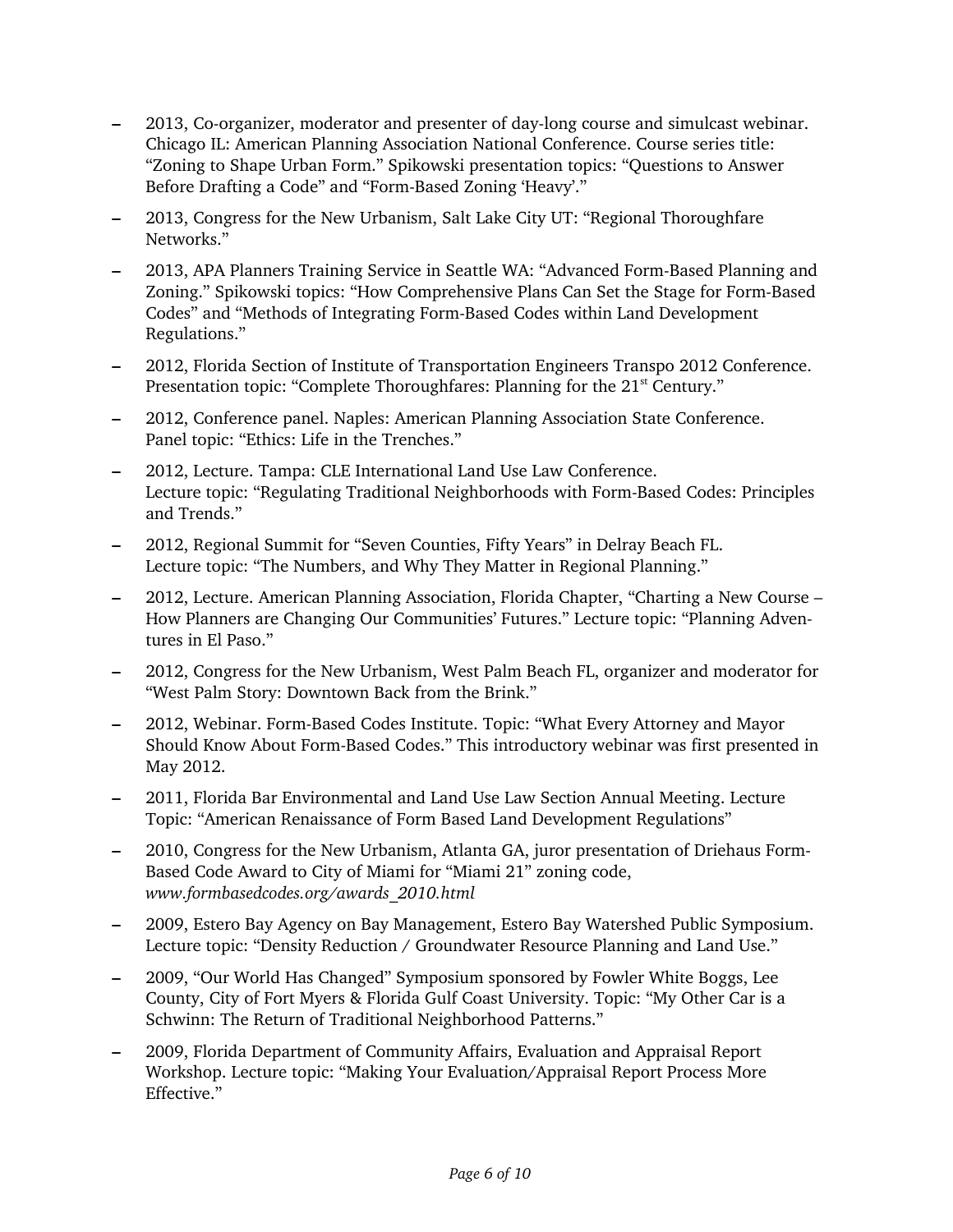- 2009, Conference presentation. Denver: Congress for the New Urbanism 17. Topic: "Can Form-Based Coding Become a Best Practice Instead of an Exotic Alternative to Zoning?"
- 2009, Conference presentation. Minneapolis: American Planning Association National Conference. Topic: "Overcoming Regulatory Obstacles to Sustainable Urbanism."
- 2009, Conference presentation. Minneapolis: American Planning Association National Conference. Topic: "New Urbanism's Big Picture."
- 2009, Webinar. New Urban News and the Form-Based Codes Institute. Topic: "How Form-Based Codes Can Transform Cities and Towns." This introductory webinar was first presented in May 2009.
- 2009, Lecture. California Polytechnic State University: "The Liveable City: Form-Based Coding for Sustainable Urbanism" (Inaugural Event of "Cal Poly Paul Crawford Lecture Series").
- 2008, Conference presentation. Austin: Congress for the New Urbanism XVI. Topic: "Form-Based Codes: Alternative Typologies and Techniques" (New Urbanism 202).
- 2008, Conference presentation. Austin: Congress for the New Urbanism XVI. Topic: "Form-Based Code Organizing Principles."
- 2007, Day-long planning workshop. Fort Myers, Florida Gulf Coast University. Topic: "Innovative Urban and Rural Planning in Florida."
- 2007, Lecture. Raleigh Department of City Planning: "Creating Urban Form: Conventional and Form-Based Codes" ("Designing a 21st Century City" lecture series)
- 2007, Conference lecture. Tampa: CLE International Land Use Law Conference. Topic: "Form-Based Codes: Regulating Traditional Neighborhood Development."
- 2007, Conference presentation. Philadelphia: Congress for the New Urbanism XV. Topic: "Implementing Form-Based Codes" (New Urbanism 202).
- 2007, Form-Based Codes Institute. Form-Based Codes 201 Design-Intensive Workshop. Topics: "Regulating Plans – Theory and Practice" and "Vision/Code for a Regional Plan." This two day course was presented as follows:
	- Phoenix, Arizona State University, 2007
	- New Brunswick, Rutgers (State University of New Jersey) Bloustein School of Planning and Public Policy, 2007
	- Berkeley, 2006
	- Alexandria, Virginia Tech's Academy for the New Urbanism, 2006
- 2007, Conference presentation. Philadelphia: American Planning Association National Conference. Topic: "Towns, Villages, and Countryside" (Innovative Comprehensive Planning Track).
- 2007, Conference presentation. Philadelphia: American Planning Association National Conference. Topic: "New Urbanism Today" (Innovative Comprehensive Planning Track).
- 2007, Form-Based Codes Institute. Form-Based Codes 101 An Introductory Course. Topics: "Tools for Placemaking"; "Forms of Form-Based Codes"; "Adding Form-Based Zoning Districts to a Code for a Built-Out Town." This two-day course was presented as follows: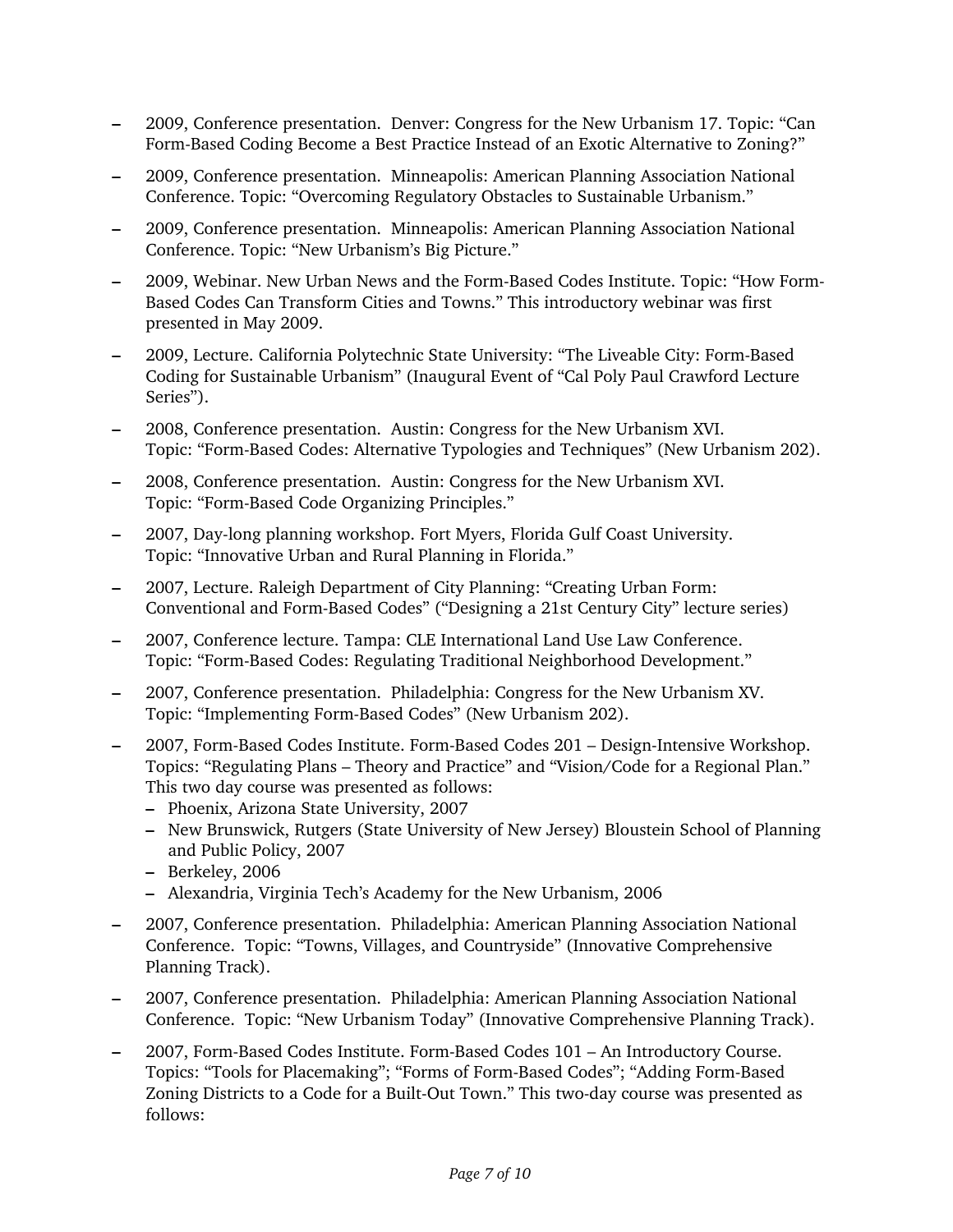- Phoenix, Arizona State University, 2007
- New Brunswick, Rutgers (State University of New Jersey) Bloustein School of Planning and Public Policy, 2006
- Chicago, Virginia Tech's Academy for the New Urbanism, 2006
- 2007, Florida Humanities Council & Venice Area Historical Society. Venice: New Directions in Planning and Urban Design. Keynote Address: "From Great Map to Great Place: Realizing a Plan in Three Dimensions."
- 2007, Urban Land Institute Southwest Florida. Naples: New Urbanism in Southwest Florida. Topic: "Form-Based Codes: Translating New Urbanism into Zoning."
- 2005, Conference presentation. Washington DC: American Institute of Architects: Transit and the Design of  $21<sup>st</sup>$  Century Communities. Topic: "Using Form-Based Codes to Implement Urban Design Plans."
- 2005, Guest speaker. Gainesville: American Planning Association, San Felasco Section. Topic: "Form-Based Codes."
- 2005, Moderator. Miami Beach: New Partners for Smart Growth: Building Safe, Healthy and Livable Communities Conference. Topic: "Zoning and Codes for Smart Growth."
- 2004, Conference presentation. Gainesville: American Planning Association State Conference. Topic: "Form-Based Codes for New Urbanism."
- 2003, Conference presentation. Naples: Florida Planning and Zoning Association State Conference. Topic: "Serving on a Planning Commission – What to Expect and How to Deal With What You Get."
- 2003, Conference presentation. Palm Beach: Tampa: American Planning Association State Conference. Topic: "Preserving Natural Lands with Conservation Land Trusts."
- 2002, Smart Growth Symposium. Fort Myers: Promised Lands Section of the American Planning Association Forum on Infill and Redevelopment. Topic: "Re-Planning Three Generations of Land Development in Southwest Florida."
- 2002, Conference presentation. Sarasota: Florida Planning and Zoning Association State Conference. Topic: "Creating Place Through Plans and Codes."
- 2000, Conference presentation. Tampa: American Planning Association State Conference. Topic: "Innovative Public Participation Methods for Local Government Planning."
- 1997, Conference presentation. Naples: American Planning Association State Conference. Topic: "Creative Solutions to Antiquated Plats."
- 1996, Conference presentation. Orlando: American Planning Association National Conference. Topic: "From Land Scam to Boom Town — Planning for Platted Lands Communities."
- 1993, Symposium on Human Impacts on the Environment of Tampa Bay. St. Petersburg: Florida Academy of Sciences. Topic: "Changes in the Age Structure of Southwest Florida's Population."
- 1991, Leadership Lee County seminar. Fort Myers: Chamber of Southwest Florida. Topic: "Challenging Conventional Wisdom in Comprehensive Planning."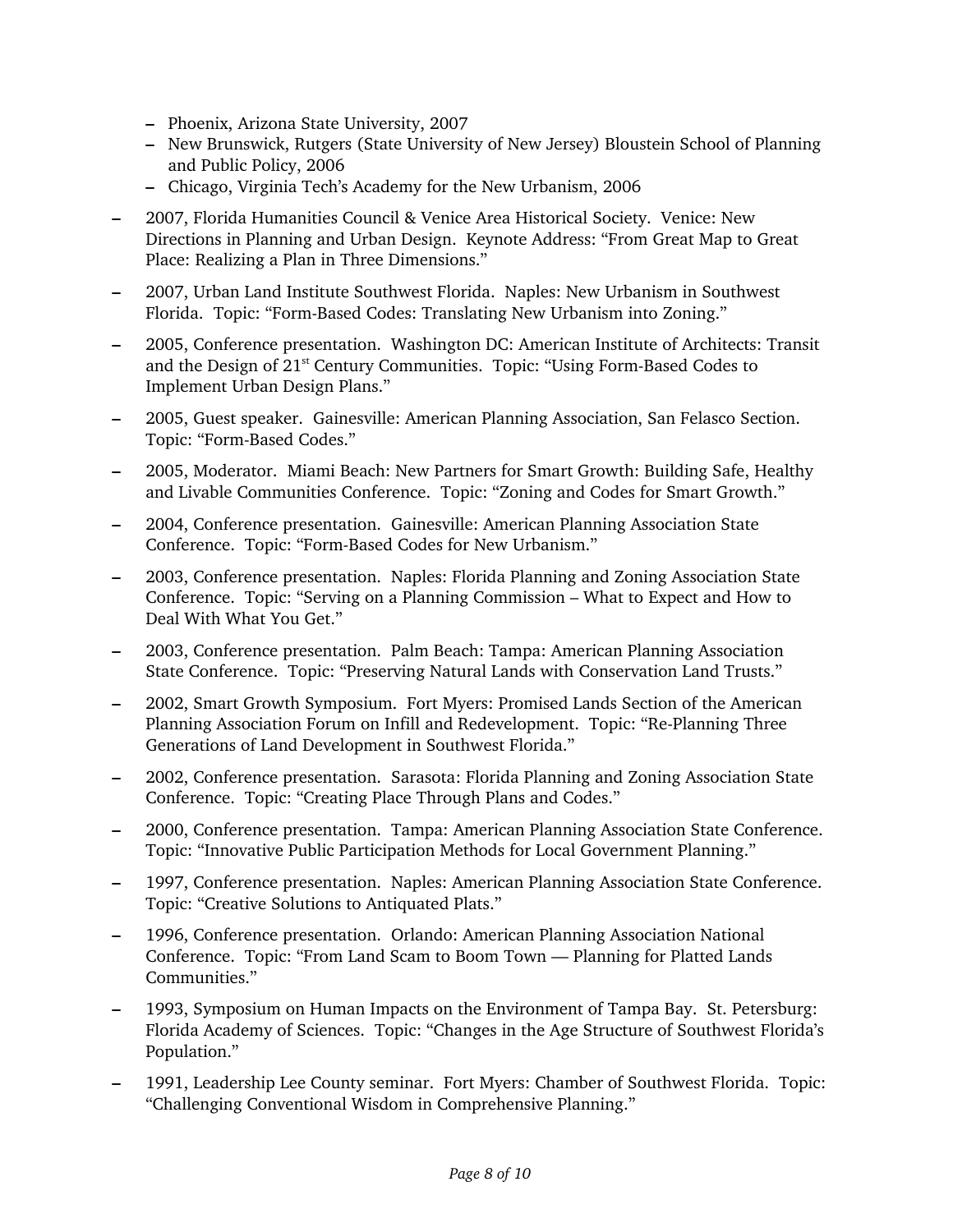- 1990, Development of Regional Impact Workshop. North Fort Myers: Southwest Florida Regional Planning Council. Topic: "Consistency of DRI Applications with Local Comprehensive Plans."
- 1990, University lecture. Gainesville: Univ. of Florida, Center for Governmental Responsibility. Topic: "Complying for Florida's Pioneering Growth Management Legislation."
- 1989, Conference Presentation. Orlando: State Association of Florida Planning and Zoning Officials. Topic: "Setting Comprehensive Plan Level-of-Service Standards."
- 1989, Symposium Presentation. Charleston: Sixth Symposium on Coastal and Ocean Management. Topic: "Managing Coastal Resource and Development Demands."

## **EXPERT WITNESS TESTIMONY:**

- 2015, Circuit Court, 11th Judicial Circuit, Realty Associates Fund IX vs. Town of Cutler Bay *[consistency of a local development order with the Cutler Bay Comprehensive Plan]*
- 2013, Lee County Hearing Examiner, FFD Excavation DCI-2009-00001 *[rezoning request for new limerock mine]*
- 2012, Florida Division of Administrative Hearings, CEMEX Construction Materials vs. Lee County *[challenge by limerock mining interests to Lee County comprehensive plan amendments regulating future mining]*
- 2010, Lee County Hearing Examiner, Troyer Brothers Excavation DCI-2008-00050 *[rezoning request for new limerock mine]*
- 2009, Lee County Hearing Examiner, Resource Conservation Holdings DCI-2006-00026 *[rezoning request for new limerock mine]*
- 2000, Stardial Investments Co. vs. Town of Fort Myers Beach *[challenge by developer asserting greater vested rights than acknowledged by town]*
- 1998, Florida Division of Administrative Hearings, Responsible Growth Management Coalition vs. Lee County *[urban sprawl challenge to amendments to the Lee Plan]*
- 1995, Florida Division of Administrative Hearings, Department of Community Affairs vs. Lee County *[challenge to the Lee County Comprehensive Plan]*
- 1995, Circuit Court, 20<sup>th</sup> Judicial Circuit, Haskell et al vs. Lee County and Sunstream, Inc. *[challenge to issuance of development approval for a convention center]*
- 1992, Circuit Court, 20th Judicial Circuit, Zemel vs. Lee County *[inverse condemnation]*
- 1992, Circuit Court, 20<sup>th</sup> Judicial Circuit, North Fort Myers Homeowners' Association vs. Lee County and Lee County Housing Authority *[challenge to issuance of development approval for low-income housing]*
- 1992, Florida Division of Administrative Hearings, consolidated hearing *[evaluation of Lee County's implementation of compliance agreement]*
- <sup>-</sup> 1992, Circuit Court, 20<sup>th</sup> Circuit, Lee County v. FL DOAH et.al. [request for injunction]
- 1992, Florida Division of Administrative Hearings, Sylvan Zemel vs. Lee County and the Department of Community Affairs *[challenge to the Lee County Comprehensive Plan]*